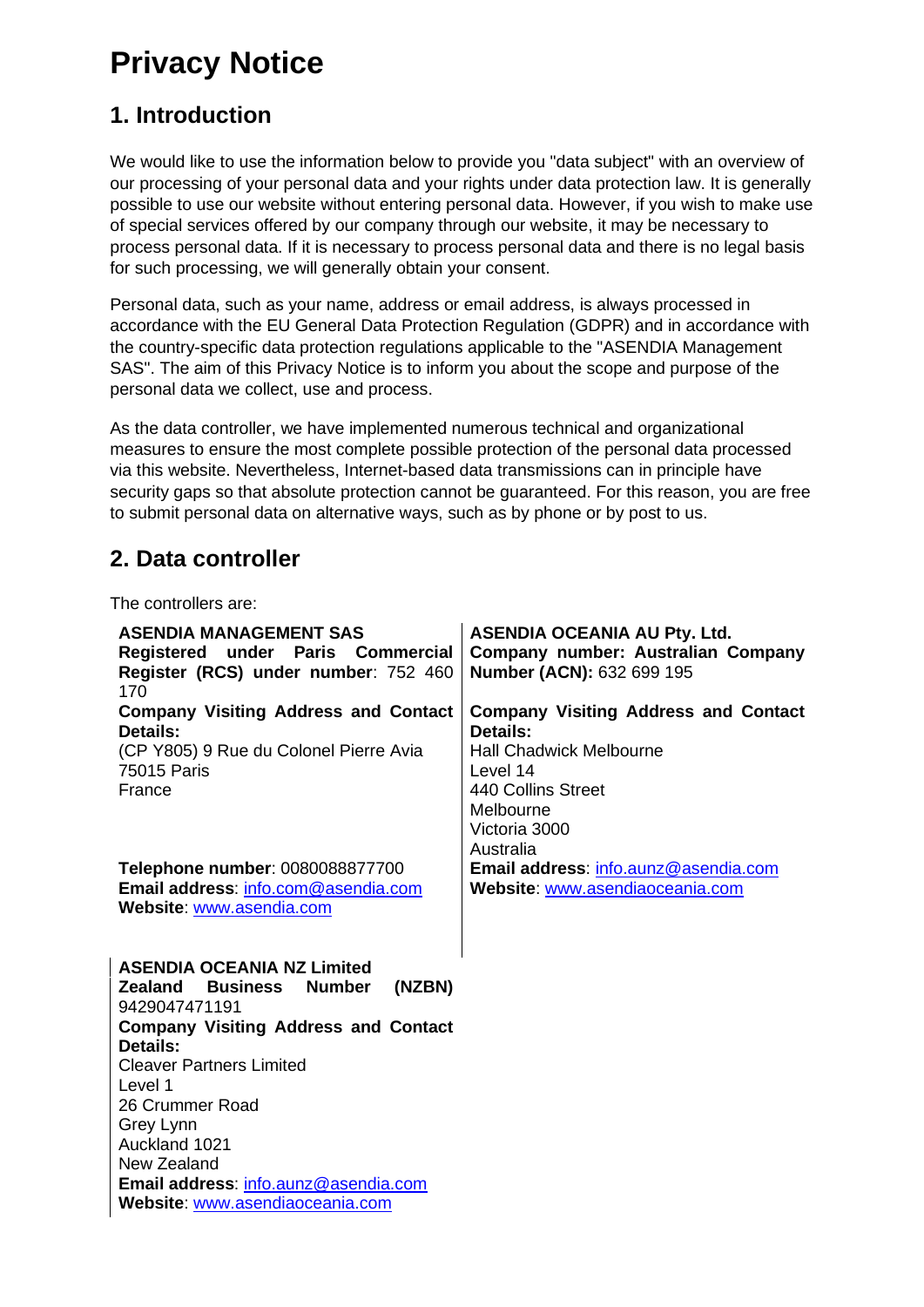## **3. Data protection Manager Contact details**

You can reach the data protection managers as follows:

Group Data Protection Manager (CP Y805) 9 rue du Colonel Pierre Avia 75015 Paris France

**ASENDIA OCEANIA NZ Limited** Data Protection Manager Cleaver Partners Limited Level 1 26 Crummer Road Grey Lynn Auckland 1021 New Zealand [dataprotection.nz@asendia.com](mailto:dataprotection.nz@asendia.com)

## **ASENDIA MANAGEMENT SAS ASENDIA OCEANIA AU Pty. Ltd.**

Data Protection Manager Hall Chadwick Melbourne Level 14 440 Collins Street Melbourne Victoria 3000 Australia [dataprotection@asendia.com](mailto:dataprotection@asendia.com) [dataprotection.au@asendia.com](mailto:dataprotection.au@asendia.com)

You may contact our data protection manager directly at any time if you have any questions or suggestions regarding data protection.

## **4. Definitions**

This Privacy Notice is based on the terminology used by the European legislature and legislature in the adoption of the General Data Protection Regulation (GDPR). Our privacy policy should be easy to read and understand, both for the public and for our customers and business partners. To ensure this, we would like to explain in advance the terminology used. Among other things, we use the following terms in this privacy policy.

We use the following terms in this Privacy Notice, among others:

## 1. **Personal data**

Personal data means any information relating to an identified or identifiable natural person. An identifiable natural person is one who can be identified, directly or indirectly, in particular by reference to an identifier such as a name, an identification number, location data, an online identifier or to one or more factors specific to the physical, physiological, genetic, mental, economic, cultural or social identity of that natural person.

## 2. **Data subject**

A data subject is any identified or identifiable natural person whose personal data is processed by the data controller (our company).

## 3. **Processing**

Processing means any operation or set of operations which is performed on personal data or on sets of personal data, whether or not by automated means, such as collection, recording, organisation, structuring, storage, adaptation or alteration, retrieval, consultation, use, disclosure by transmission, dissemination or otherwise making available, alignment or combination, restriction, erasure or destruction.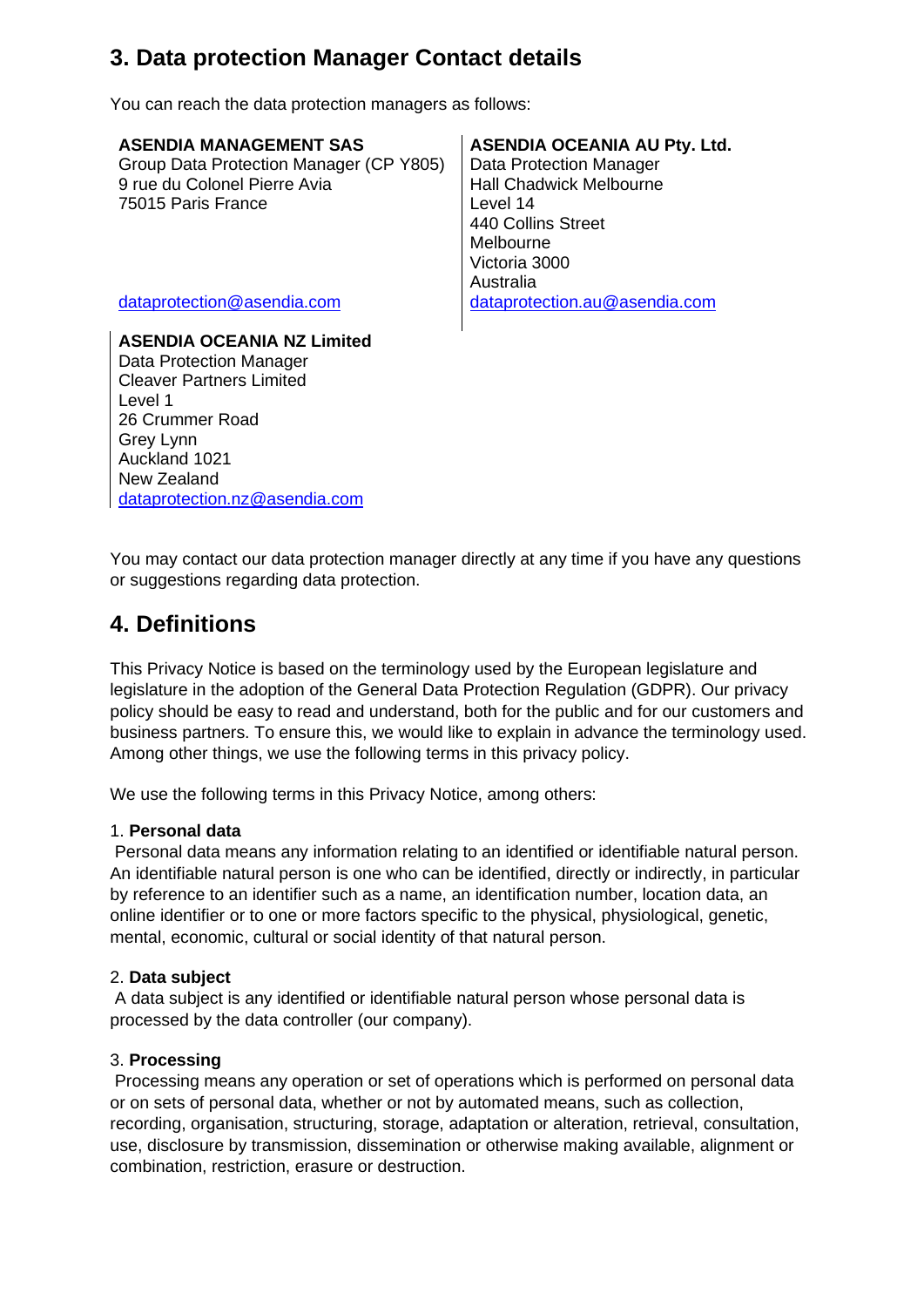#### 4. **Restriction to processing**

Restriction to processing means marking stored personal data with the aim of limiting its processing in future.

## 5. **Profiling**

Profiling means any form of automated processing of personal data consisting of the use of personal data to evaluate certain personal aspects relating to a natural person, in particular to analyse or predict aspects concerning that natural person's performance at work, economic situation, health, personal preferences, interests, reliability, behaviour, location or movements.

#### 6. **Pseudonymisation**

Pseudonymisation is the processing of personal data in such a way that the data can no longer be assigned to a specific data subject without additional information being provided, given that such additional information is kept separate and subject to appropriate technical and organisational measures that ensure that personal data cannot be attributed to an identified or identifiable natural person.

#### 7. **Data processor**

The processor is a natural or legal person, public authority, agency or other body which processes personal data on behalf of the controller.

#### 8. **Recipient**

Recipient means a natural or legal person, public authority, agency or another body, to which the personal data is disclosed, whether a third party or not. However, public authorities which may receive personal data in the framework of a particular inquiry in accordance with Union or Member State law shall not be regarded as recipients.

#### 9. **Third parties**

Third party means a natural or legal person, public authority, agency or body other than the data subject, controller, processor and persons who, under the direct authority of the controller or processor, are authorised to process personal data.

#### 10. **Consent**

Consent is any freely given, specific, informed and unambiguous indication of the data subject's wishes by which he or she, by a statement or by a clear affirmative action, signifies agreement to the processing of personal data relating to him or her.

## **5. Legal basis for processing**

Article 6 Paragraph 1(a) GDPR serves as our company's legal basis for processing operations in which we obtain consent for a specific processing purpose.

If the processing of personal data is necessary for the performance of a contract to which you are a party, as is the case, for example, with processing operations that are necessary for the delivery of goods or the provision of other services or consideration, processing is based on Article 6 Paragraph 1(b) GDPR. The same applies to those processing operations required to carry out pre-contractual measures, such as in cases of queries regarding our products or services.

If our company is subject to a legal obligation requiring the processing of personal data, such as for the fulfilment of tax obligations, processing is based on Article 6 Paragraph 1(c) GDPR.

In rare cases, processing of personal data may be necessary to protect the vital interests of the data subject or of another natural person. This would be the case, for example, if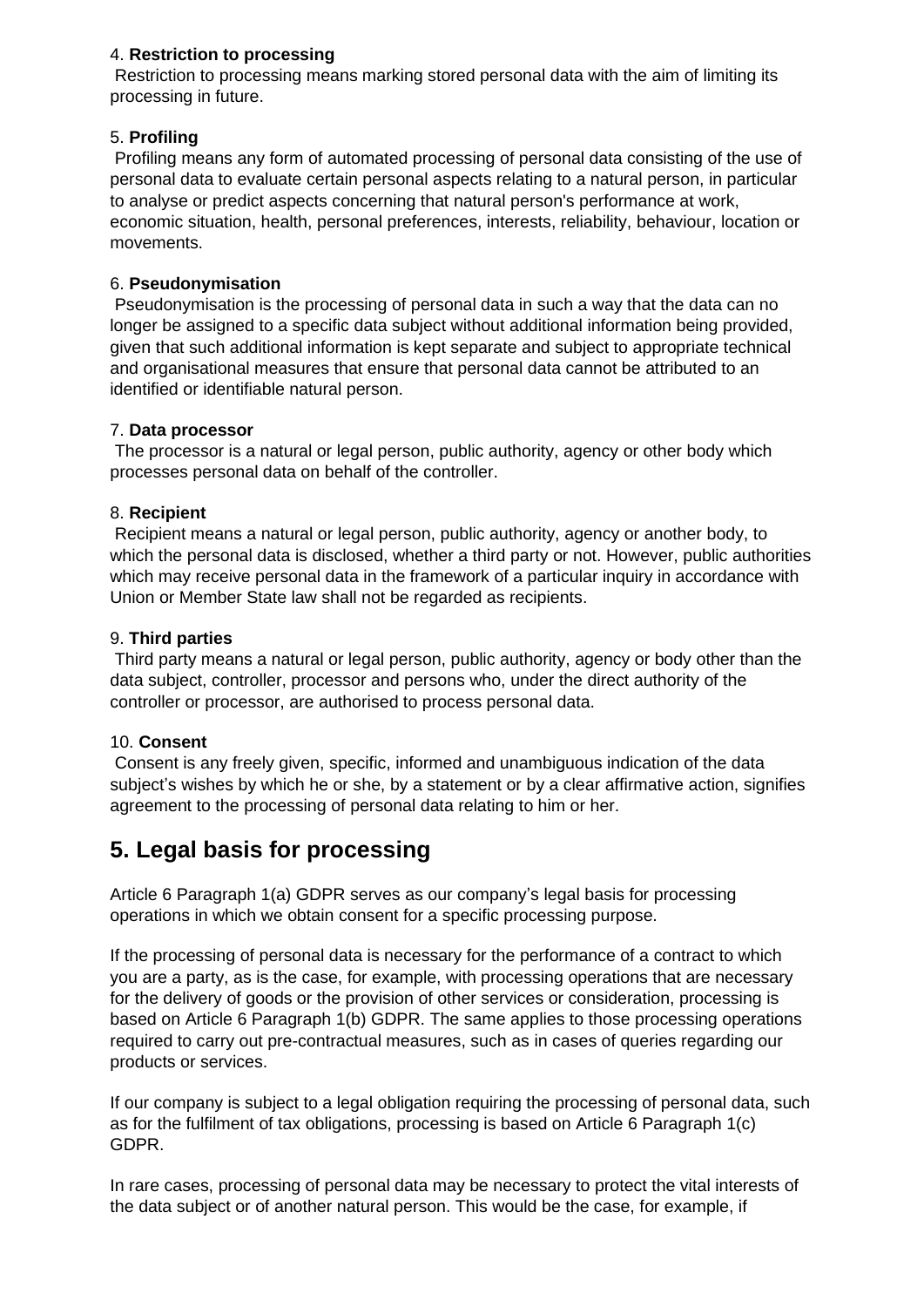someone visiting our business were to be injured and their name, age, health insurance data or other vital information needed to be disclosed to a doctor, hospital or other third party. Processing would then be based on Article 6 Paragraph 1(d) GDPR.

Finally, processing operations could be based on Article 6 Paragraph 1(f) GDPR. Processing operations not based on any of the above-mentioned legal bases may be carried out on the basis of Article 6 Paragraph 1(f) GDPR if processing is necessary to safeguard the legitimate interests of our company or those of a third party, provided the interests and fundamental rights and freedoms of the data subject do not take precedence. We are permitted to engage in such processing operations in particular because they have been specifically mentioned in European law. In this respect, the legislature took the view that a legitimate interest could be assumed if you are a customer of our company (Recital 47 Sentence 2 GDPR).

## **6. Disclosure of data to third parties**

Your personal data will not be sent to third parties for purposes other than those listed below.

We will disclose your personal data to third parties if:

- 1. you have expressly consented to this pursuant to Article 6 Paragraph 1 Sentence 1(a) GDPR,
- 2. disclosure under Article 6 Paragraph 1 Sentence 1(f) GDPR is permitted to safeguard our legitimate interests and there is no reason to assume that you have an overriding legitimate interest in not disclosing your data,
- 3. in the event that there is a legal obligation to disclose your data pursuant to Article 6 Paragraph 1 Sentence 1(c) GDPR and
- 4. if this is legally permissible and necessary for the performance of our contract with you pursuant to Article 6 Paragraph 1 Sentence 1(b).

To protect your data and if necessary enable us to transfer data to third countries (outside the EU), we have concluded data processing agreements ("Data Processing Agreement") based on the standard contractual clauses of the European Commission.

## **7. Technology**

## **7.1 SSL/TLS encryption**

This site uses SSL or TLS encryption to **ensure** the security of data processing and to protect the transmission of confidential content, such as orders, login details or contact requests that you send to us as the website operator. You can recognise an encrypted connection by your browser's address bar reading "https://" instead of "http://" and the lock symbol in the browser bar.

We use this technology to protect your transmitted data.

## **7.2 Data collection when visiting the website**

If you only use our website for informational purposes, i.e. if you do not register or otherwise provide us with information, we only collect the data your browser sends our server (in what is known as "server log files"). Our website collects a range of general data and information each time you access a website or an automated system. This general data and information is stored in the server's log files. It may be collected.

- 1. the browser types and versions used,
- 2. the operating system used by the accessing system,
- 3. the website from which an accessing system accesses our website (called a referrer),
- 4. the sub-pages accessed via an accessing system on our website,
- 5. the date and time the website is accessed,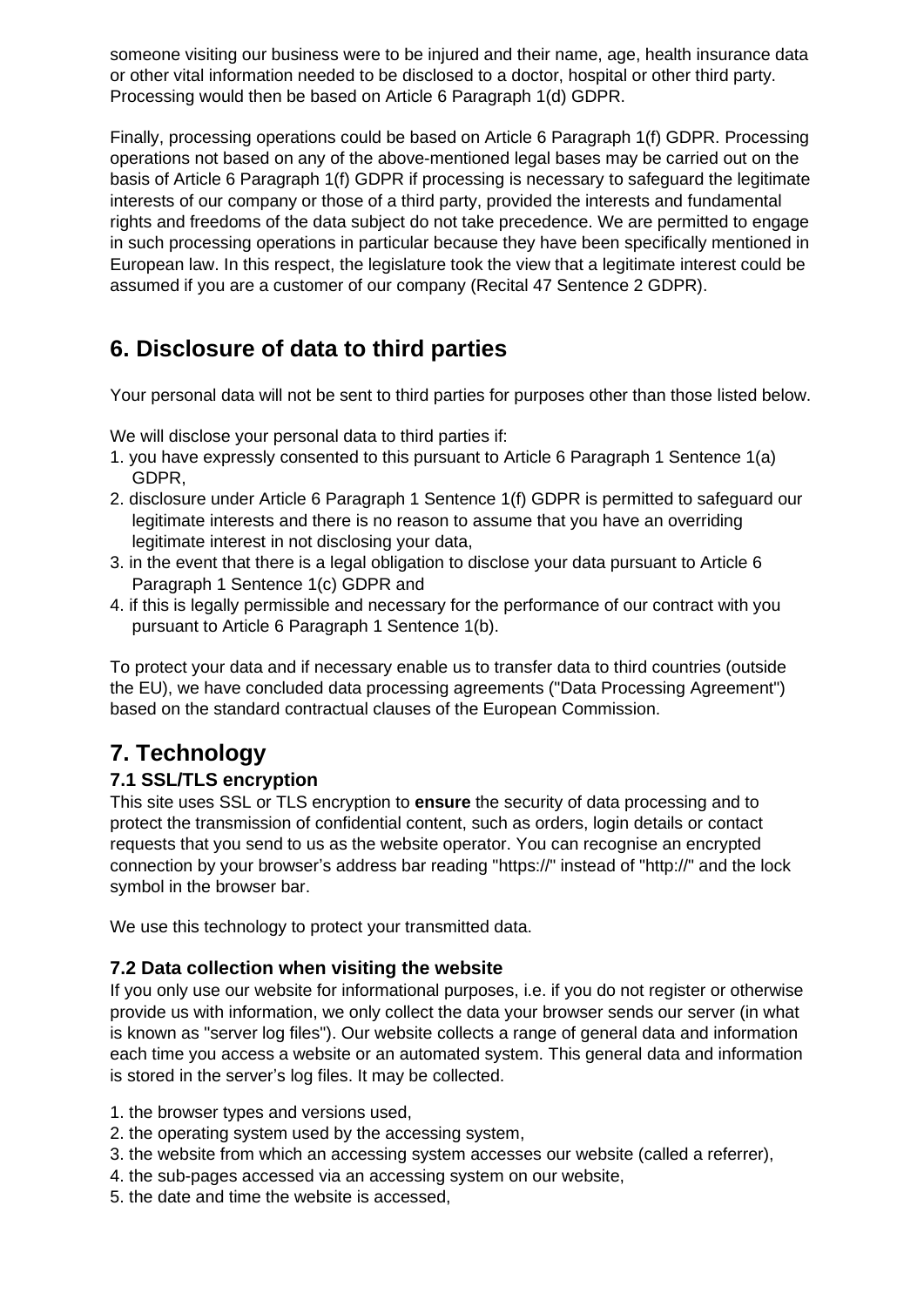- 6. an internet protocol address (IP address) and
- 7. the accessing system's internet service provider.

No conclusions are drawn about you when using this general data and information. Instead, this information is needed to:

- 1. properly deliver our website content,
- 2. to optimise the content of the website as well as to advertise it,
- 3. to ensure the continued functioning of our information technology systems and our website's technology as well as to
- 4. provide the information necessary for law enforcement authorities to prosecute in the event of a cyber-attack.

This collected data and information is therefore statistically analysed and further analysed by us with the aim of increasing data protection and data security within our company to ultimately ensure an optimum level of protection for the personal data being processed by us. The data from the server log files is stored separately from all personal data provided by a data subject.

The legal basis for data processing is Article 6 Paragraph 1 Sentence 1(f) GDPR. Our legitimate interest is based on the purposes listed above for the collection of data.

## **8. Cookies**

## **8.1 General information about cookies**

We use cookies on our website. Cookies are small files that are automatically created by your browser and stored on your IT system (laptop, tablet, smartphone, etc.) when you visit our website.

Information generated from the specific device used is stored in cookies. This does not mean, however, that we will gain immediate knowledge of your identity.

The use of cookies helps us make it more convenient for you to use our website. For example, we use session cookies to detect whether you have already visited individual pages on our website. These are erased automatically when you leave our website.

We also use temporary cookies to optimise user-friendliness and to document your consent to placement of non-technically necessary cookies on your IT system if and to the extent such consent is granted. These cookies are stored on your device for a specific period of time. If you return to our website to use our services, cookies allow us to automatically recognise that you have visited our website previously and remember the inputs and settings you have made so that you do not have to enter them again.

We also use cookies to statistically record the use of our website and analyse it for the purpose of optimising our services. These cookies allow us to automatically recognise that you have already visited our website when you visit our website again. These cookies are automatically erased after a defined period of time.

## **8.2 Legal basis for the use of cookies**

The data processed by cookies, which are required for the proper functioning of the website, are to safeguard our legitimate interests pursuant to Article 6 Paragraph 1 Sentence 1(f) GDPR.

For the following functions cookies are required for technical reasons:

- (1) acceptance of language settings
- (2) updating cookie preferences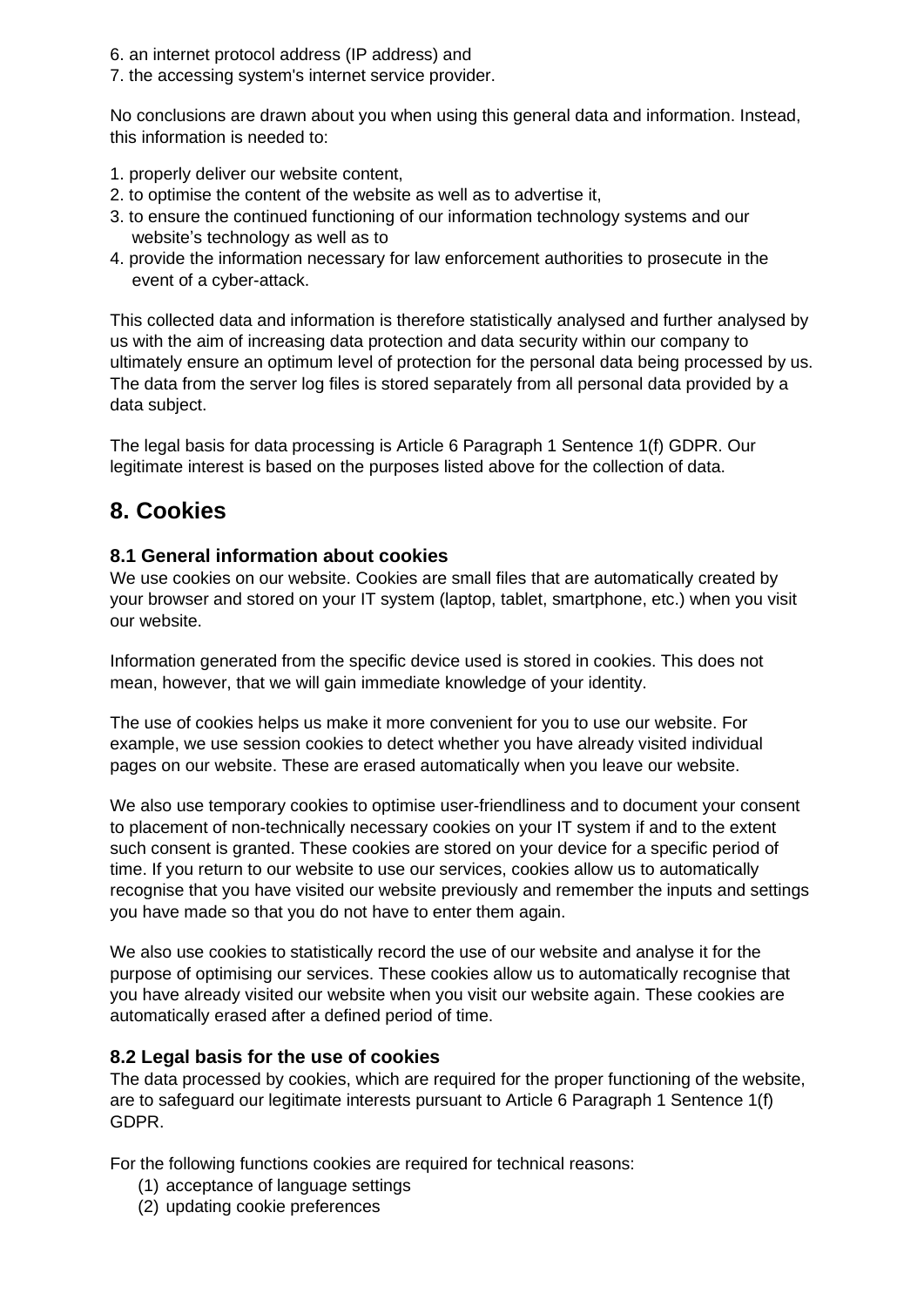The processing of your data by our consent-cookie is necessary to comply with our obligation to document your consent (Art. 7 Paragraph 1 GDPR). This processing based on Art. 6 Paragraph 1 Sentence 1 (c) GDPR.

For all other cookies you have given your consent to this through our opt-in cookie banner in accordance with Article 6 Paragraph 1 Sentence 1 (a) GDPR.

## **9. Contents of our website**

## **9.1 Hubspot**

On this website we use HubSpot for our online marketing activities (including E-mail marketing newsletters and automated mailings, social media publishing & reporting, reporting (e.g. traffic sources, access), contact management (e.g. user segmentation & CRM), landing pages and contact form). HubSpot is a marketing automation tool used for web hosting, email marketing and social media marketing. It tracks and reports internet activities. HubSpot uses the following data collected to track and monitor the use of our service:

- in anonymous form: browser information, demographic data, hardware/software type, page views, serving domains
- in pseudonymous form: IP address, location based data, clickstream data
- in contact form: name and personal contact details (email address, telephone number), company name, content interest, web interaction, downloaded materials

HubSpot is a US-based company. The transfer of your personal data to the US is based on the standard contractual clauses. To receive a copy of the standard contractual clauses please contact us under the contact details under Section 2 of this privacy note.

If and where not stated different differently in this privacy notice, the legal basis for our use of the services of Hubspot is Art. 6 Paragraph 1 (f) GDPR – legitimate interest. Our legitimate interest in using this service is the optimization of our marketing efforts and the improvement of our service quality on the website.

For more information on the privacy practices of HubSpot, please visit the HubSpot Privacy & Terms web page: https://legal.hubspot.com/privacy-policy

## **9.2 Contact/contact form**

Personal data is collected when you contact us (e.g. using our contact form or by email). If you use a contact form to get in touch with us, the contact form you use will indicate the data being collected. This data is stored and used exclusively for the purpose of responding to your query or establishing contact and the associated technical administration. The legal basis for data processing is our legitimate interest in responding to your request pursuant to Article 6 Paragraph 1(f)f GDPR. If the aim of you contacting us is to conclude a contract, processing is also legally based on Article 6 Paragraph 1(b) GDPR. Your data will be erased once we have finished processing your query. This is the case when it can be inferred from the circumstances that the relevant facts have been clarified in a conclusive manner and there are no statutory retention obligations in place that prevent its erasure.

## **9.3 Application management/job exchange**

We collect and process the personal data of applicants for the purpose of carrying out the application process. Processing may also be carried out electronically. This is particularly the case if an applicant submits corresponding application documents to us electronically, for example by email or via a web form on the website. If we conclude an employment contract with an applicant, the data transmitted will be stored for the purpose of processing the employment relationship in compliance with the statutory provisions.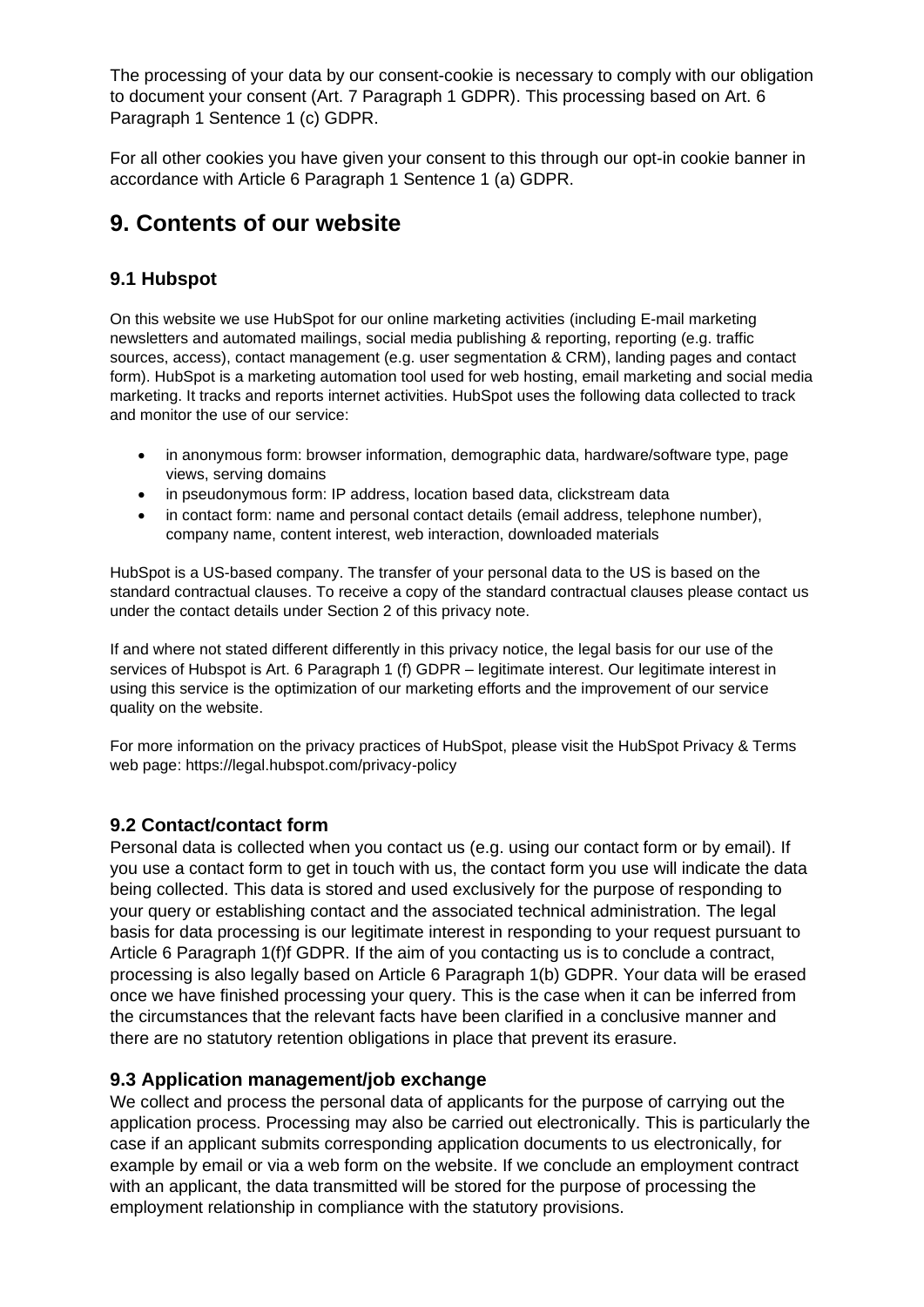Legal basis for this processing of the data is Article 88 GDPR in combination with the applicable local data privacy legislation on processing of personal data in the context of a decision on the establishment of an employment relationship and after establishment of the employment relationship for its execution or termination.

If we do not conclude an employment contract with the applicant, the application documents will be automatically erased after expiry of the period available to the applicant to assert his possible claims for unjustified unequal treatment under the applicable law on equal treatment

provided that no other legitimate interests of ours prevent their erasure. Other legitimate interests in this context include, for example, the duty to provide evidence in proceedings under applicable local legislation on equal treatment.

## **10. Newsletters / E-Books / Reports**

## **10.1 Download of E-Books and Reports**

Personal data is collected when you download our E-Books or Reports by using the corresponding input form. This data is stored and used to evaluate the interest of our potential customers in further products and services provided by Asendia. The legal basis for data processing is our legitimate interest in the aforesaid evaluation pursuant to Article 6 Paragraph 1 sentence 1 lit. (f) GDPR.

Your above data will be stored for 6 months if you did not further interact (e.g. if you have not opened the last 6 emails) with us.

If you grant your consent to further contact with our sales organization or our partners in the context of downloading our E-Books or Reports, our sales team or our partners will reach out to you to discuss a potential collaboration with Asendia. This processing activity is based on Art. 6 Paragraph 1 sentence 1 lit. a) GDPR). Your data will in this case be stored until your withdrawal of the initial consent granted to such contact.

## **10.2 Newsletter for regular customers**

If you have provided us with your email address when purchasing goods or services, we reserve the right to send you regular emails with offers on products or services from our collection similar to those you have already purchased. We do not require your specific consent for such purposes if the applicable local data privacy and competition law allows for sending of such emails without your specific prior consent. The sole basis for the data processing is our legitimate interest in personalized direct marketing in line with Article 6 Paragraph 1 sentence 1 lit. f) GDPR. We will not send you any emails should you expressly object to the use of your email address for that purpose. You are entitled to object to the use of your email address for the aforementioned purpose at any time with immediate effect by notifying the data controllers listed in the opening of this statement. By taking this action, you will incur submission fees only in line with basic rates. After receipt of your objection, your email address will immediately be removed for marketing purposes.

## **10.3 Marketing newsletter**

You can subscribe to our newsletters via our website. The input screen determines which personal data are shared with us when subscribing to the newsletter.

We use our newsletter to regularly communicate our offers to our customers and business partners. You can, therefore, only receive our company's newsletter if

- 1. you have a valid email address and
- 2. have registered for the newsletter.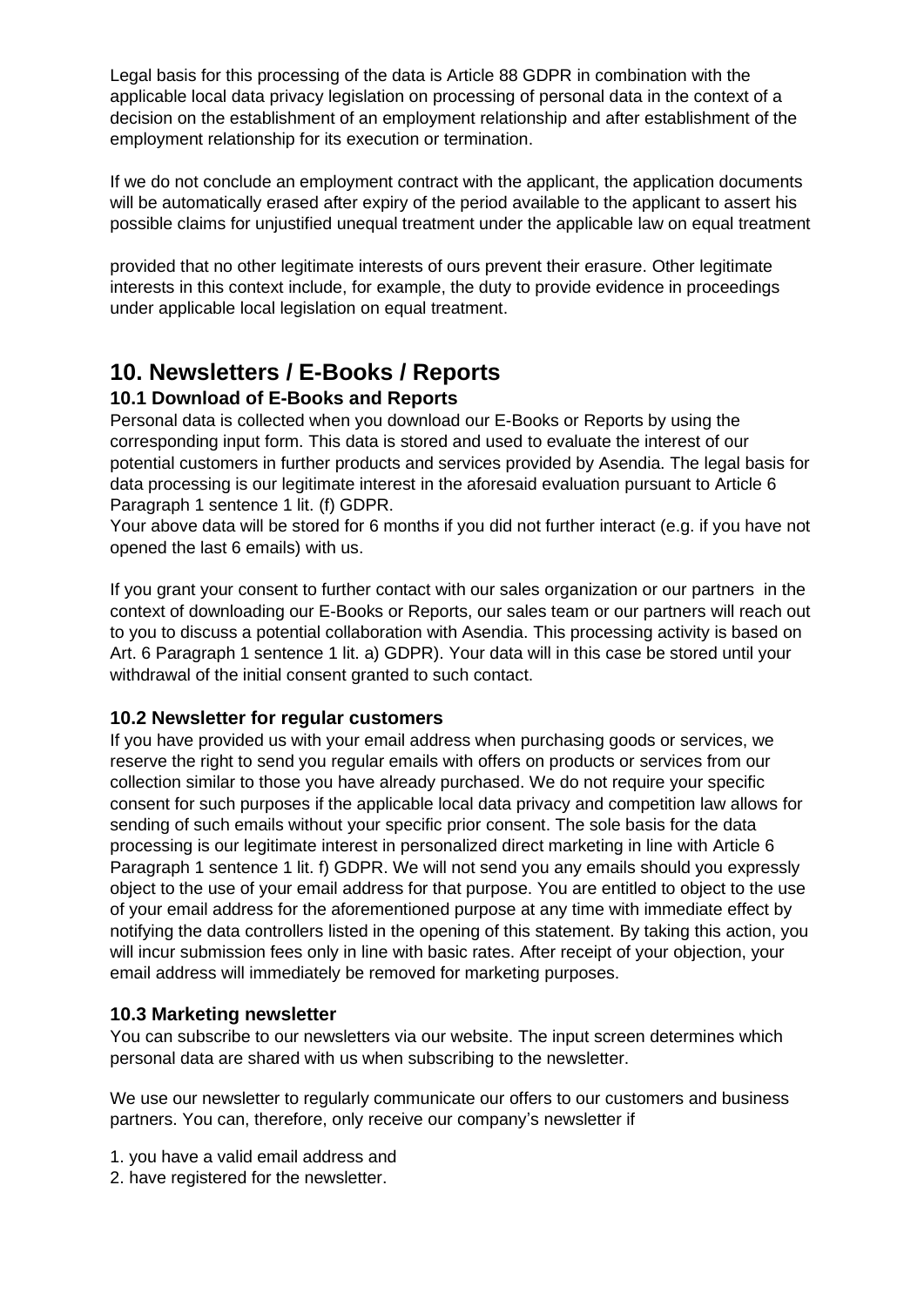For legal reasons under EU/EEA-legislation, as part of the double opt-in procedure carried out in the EU/EEA, a confirmation email will be sent to the email address you provided when registering for the newsletter. This confirmation email is sent to check if you are the holder of the email address and have authorised the newsletter.

When you register for the respective newsletter we also save the IP address used by your IT system at the time of registration, which is issued by your Internet Service Provider (ISP) as well as the date and time of registration. We must collect this data to investigate any (possible) misuse of your email address at a later stage and it is therefore lawful for the purposes of our security.

The personal data collected during registration are used solely for sending our newsletters. Furthermore, subscribers to the newsletters may receive information via email if this is required in order to administer the newsletter service for registration purposes, which may be the case if our newsletters are amended or technical circumstances change. Personal data collected for our newsletter service are not shared with third parties. You may terminate your subscription to our newsletters at any time. You can at any time withdraw your consent to the storage of the personal data you shared during registration. A link is provided in each newsletter to allow you to withdraw your consent. It is also possible to unsubscribe from our newsletter directly through the website or to contact us in another manner.

The legal basis for data processing for the purposes of sending a newsletter is Article 6 Paragraph 1 sentence 1 lit. a) GDPR.

## **10.4 Newsletter tracking**

Our newsletters contain what are known as tracking pixels. A tracking pixel is a miniature graphic embedded in emails sent in HTML format to enable the recording and analysis of log files. This allows for a statistical analysis of the success or failure of online marketing campaigns. The embedded tracking pixel allows the company to determine if and when an email was opened by you and what links you accessed in the email.

We store and analyse the personal data collected via the tracking pixel contained in the newsletters in order to optimise the sending of our newsletters and to adapt the content of future newsletters to even better suit your interests. This personal data will not be disclosed to third parties. Data subjects are entitled to revoke the relevant declaration of consent granted separately and submitted via the double opt-in procedure at any time. Once consent has been revoked, we erase this personal data. Unsubscribing from the newsletter will automatically be interpreted as revocation.

The analysis is carried out on basis of your consent, granted when subscribing for receipt of the newsletter, Article 6 Paragraph 1 sentence 1 lit. a) GDPR.

In case our newsletter should be sent without your prior specific consent (see Section 10.2), the analysis is carried out on the basis of our legitimate interests in displaying personalized advertising, market research and/or the design of our website commensurate to market needs, Article 6 Paragraph 1 sentence 1 lit. f) GDPR.

## **11. Our activities in social networks**

To allow us to communicate with you on social networks and inform you about our services, we run our own pages on these social networks. If you visit one of our social media pages, we and the provider of the social media network are joint controllers (Art. 26 GDPR) regarding to the processing operations triggered thereby, which concern personal data.

We are not the original provider of these pages, but only use them within the scope of the options offered to us by the respective providers. We would therefore like to point out as a precautionary measure that your data may also be processed outside of the European Union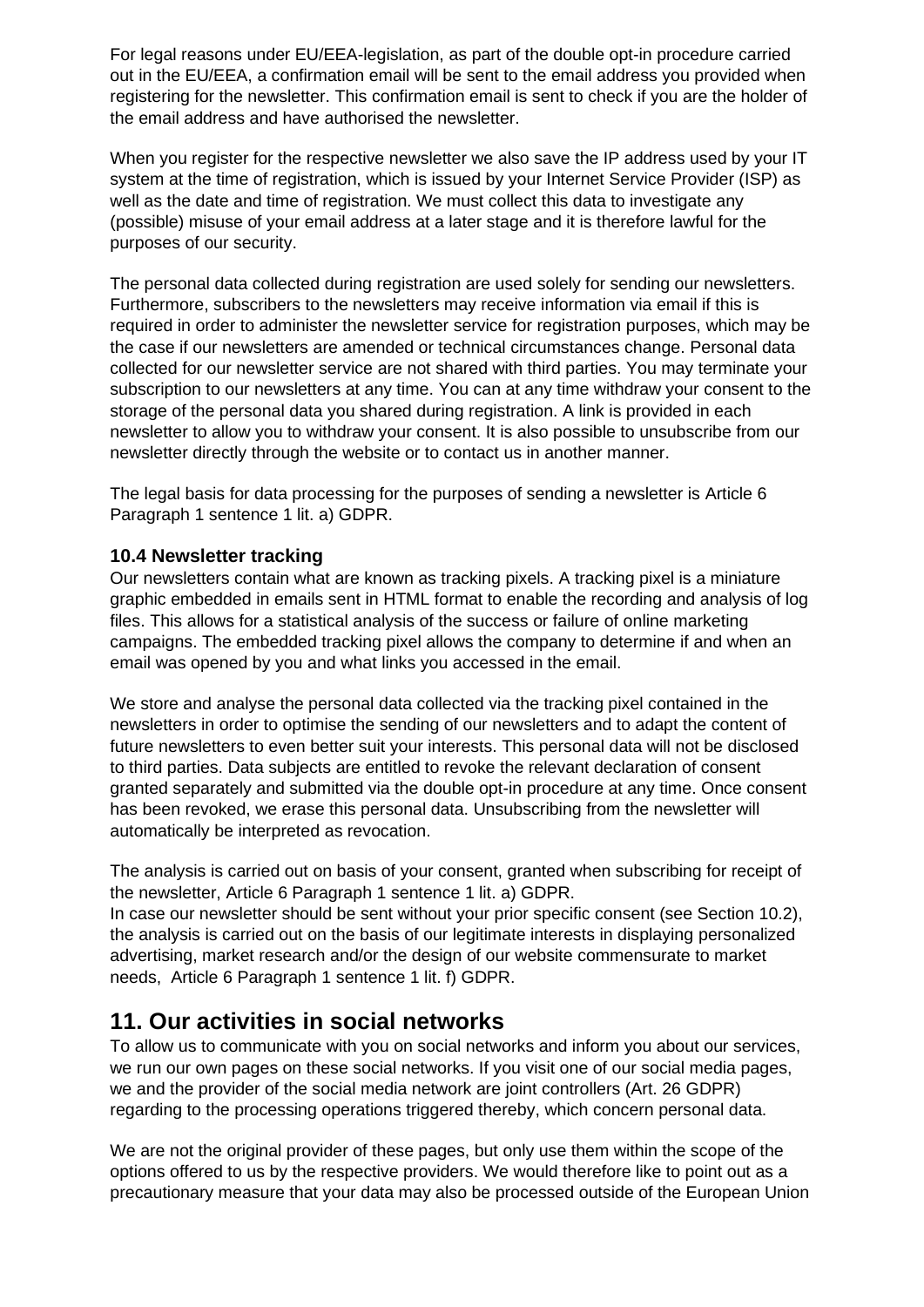or the European Economic Area. Use of these networks may therefore involve data protection risks for you since the protection of your rights may be difficult, e.g. your rights to information, erasure, objection, etc. Processing on social networks frequently takes place directly for advertising purposes or for the analysis of user behaviour by network providers, and we have no control over this. If the provider creates user profiles, cookies are often used or user behaviour may be assigned directly to your own member profile on the respective social network (if you are logged in).

The processing operations of personal data described are carried out in accordance with Article 6 Paragraph 1(f) GDPR on the basis of our legitimate interests and the legitimate interests of the respective provider in order to communicate with you in a timely manner or to inform you about our services. If you have to grant your consent to the respective providers to process your data as a user, the legal basis for this processing is Article 6 Paragraph 1(a) GDPR in conjunction with Article 7 GDPR.

Since we have no access to these providers' databases, we would like to point out that you would be best placed to exercise your rights (e.g. to information, rectification, erasure, etc.) directly with the respective provider. More information on the processing of your data on social networks and your options for exercising your right to object or your right of revocation (opt out) is listed below for each of the social network providers we use:

#### **11.1 Instagram**

(Jointly) Data controller responsible for data processing in Europe: Facebook Ireland Ltd, 4 Grand Canal Square, Grand Canal Harbour, Dublin 2, Ireland

Privacy Notice (Data Policy): http://instagram.com/legal/privacy/

Opt-out and advertising settings: https://www.instagram.com/accounts/privacy\_and\_security/

#### **11.2 LinkedIn**

(Jointly) Data controller responsible for data processing in Europe: LinkedIn Ireland Unlimited Company, Wilton Place, Dublin 2, Ireland

Privacy Notice: https://www.linkedin.com/legal/privacy-policy

Opt-out and advertising settings: https://www.linkedin.com/psettings/guest-controls/retargeting-opt-out

#### **11.3 Twitter**

(Jointly) Data controller responsible for data processing in Europe: Twitter International Company, One Cumberland Place, Fenian Street, Dublin 2, D02 AX07, Ireland

Privacy Notice: https://twitter.com/en/privacy

Information about your data: https://twitter.com/settings/your\_twitter\_data

Opt-out and advertising settings: https://twitter.com/personalization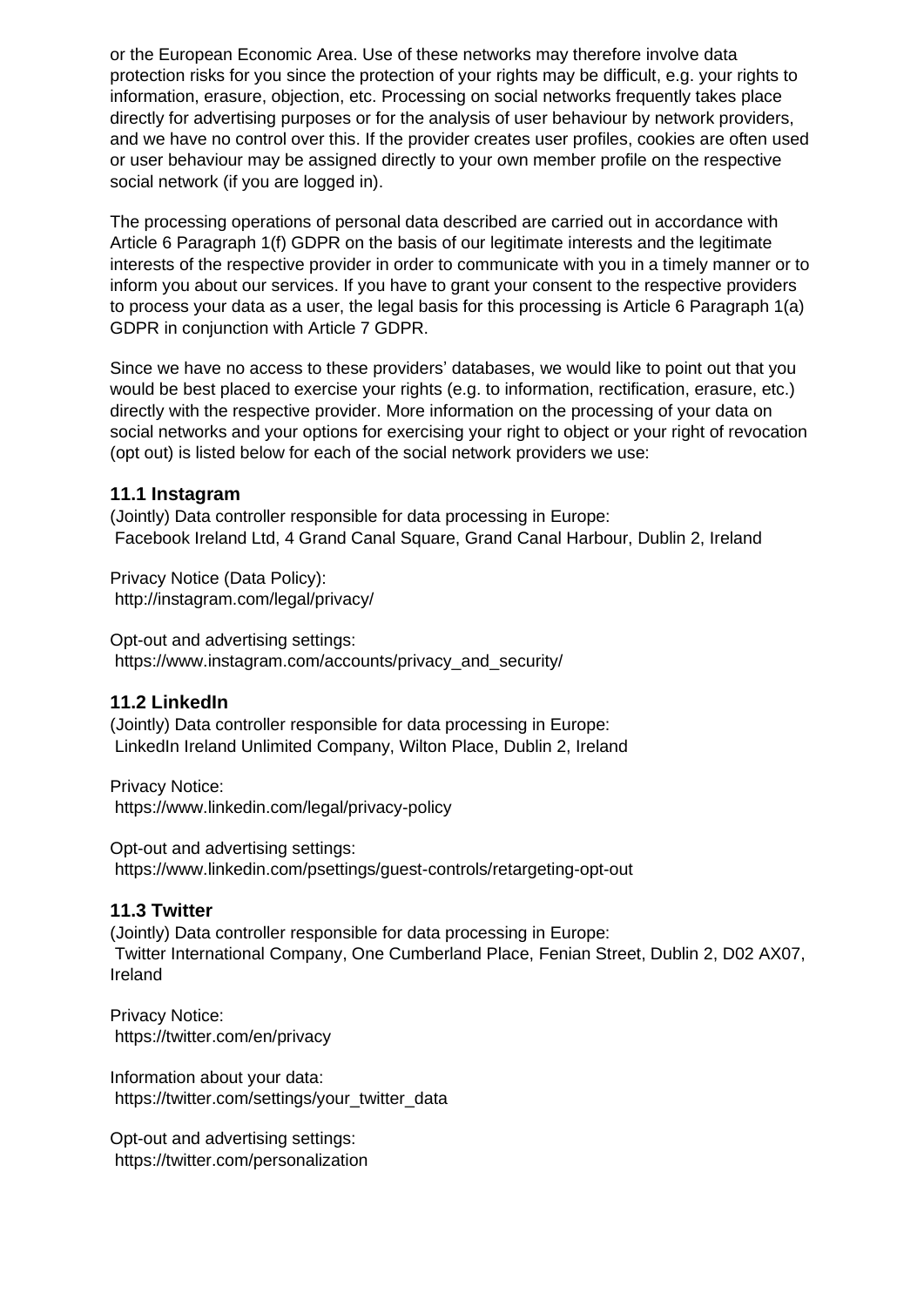## **11.4 YouTube**

(Jointly) Controller responsible for data processing in Europe: Google Ireland Limited, Gordon House, Barrow Street, Dublin 4, Ireland

Privacy Notice: https://policies.google.com/privacy

Opt-out and advertising settings: https://adssettings.google.com/authenticated

## **12. Web analytics**

## **12.1 Google Analytics**

We use Google Analytics, a web analytics service provided by Google Ireland Limited (https://www.google.com/about/) (Gordon House, Barrow Street, Dublin 4, Ireland; hereinafter referred to as "Google"), on our website. As part of this, pseudonymised user profiles are created and cookies (see the section on "Cookies") are used. The information generated by the cookie about your use of this website, such as your browser

- 1. browser type/version
- 2. operating system
- 3. referrer URL (website previously visited), host
- 4. name of the accessing computer (IP address) and
- 5. time of server request,

is transmitted to a Google server in the US and stored there. This information is used to evaluate your use of this website, to compile reports on the website activities, and to perform further services linked to website and internet use for market research purposes and to tailor the design of this website. This information may also be sent to third parties if this is legally required or if third parties process this data on behalf of Google. Under no circumstances will your IP address be associated with any other data. IP addresses are anonymised so that it is not possible to assign them to individuals (known as IP masking).

You may refuse the use of cookies by selecting the appropriate settings on your browser; however, we would point out that this may result in you not being able to use all the features of this website.

Please be aware, that in Google Analytics will appear as doubleclick.net in your cookiemanager.

These processing operations only take place if express consent is granted in accordance with Article 6 Paragraph 1(a) GDPR.

You can also prevent the data generated by the cookie about your use of the website (including your IP address) from being sent to and processed by Google by downloading and installing the available browser add-on (https://tools.google.com/dlpage/gaoptout?hl=en).

As an alternative to the browser add-on, especially for browsers on mobile devices, you can also prevent Google Analytics from capturing data by clicking on the following link: Deactivate Google Analytics. This sets an opt-out cookie that prevents the future collection of your data when visiting this website. The opt-out cookie is only valid on this browser and only for our website and is stored on your device. If you erase the cookies stored for this browser, you will need to reset the opt-out cookie.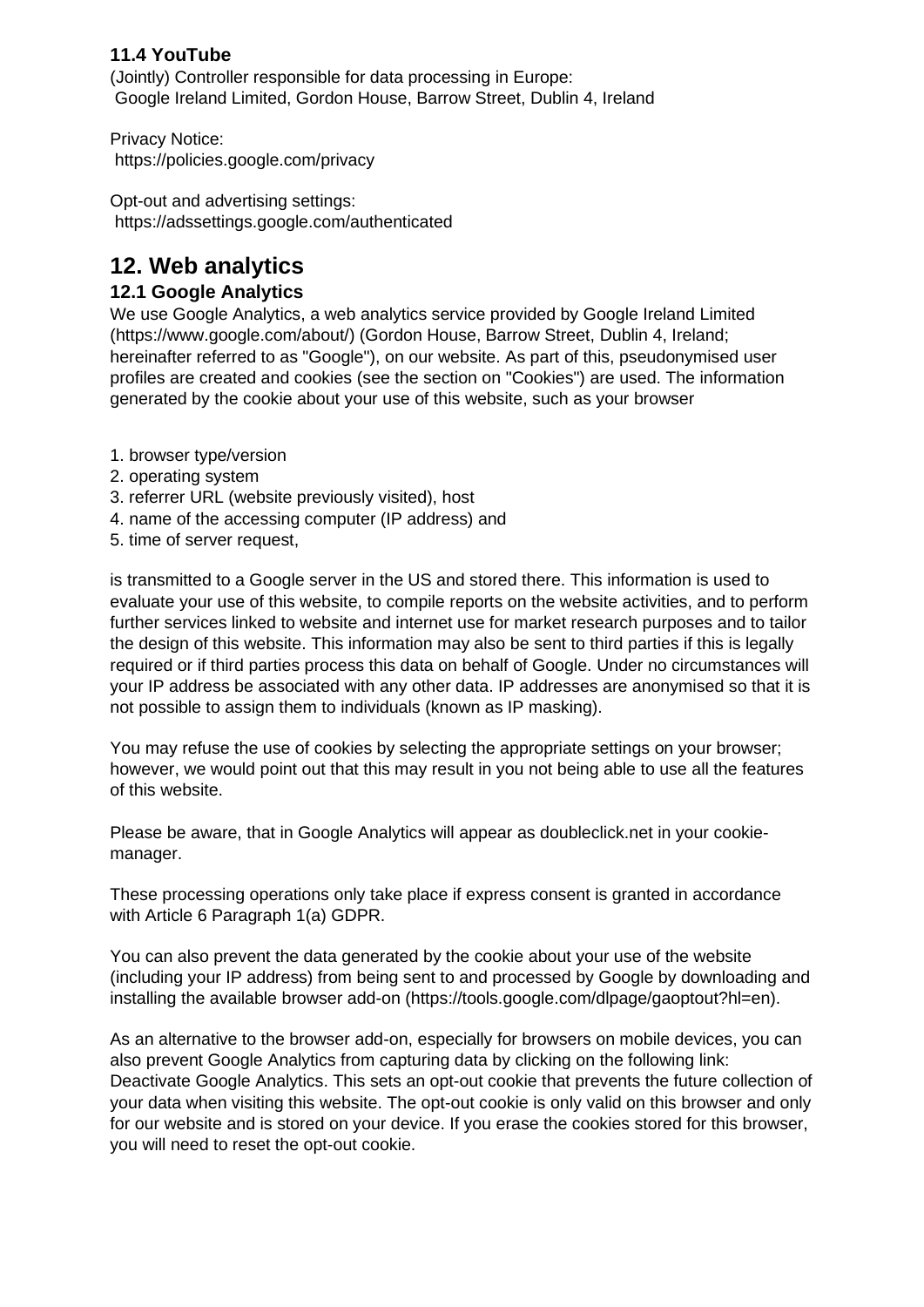Transfers of your personal data to the US are based on the standard contractual clauses. To receive a copy of the standard contractual clauses please contact us under the contact details under Section 2 of this privacy note.

Additional information on data protection with respect to Google Analytics is available on the Google Analytics website in the help section (https://support.google.com/analytics/answer/6004245?hl=en).

#### **12.2 Google Analytics Remarketing**

We have integrated services by Google Remarketing on this website. Google Remarketing is a Google Ads feature that enables a company to display advertisements to internet users who have previously visited the company's website. Integrating Google Remarketing therefore allows a company to create user-based advertisements and consequently to display advertisements of interest to that particular internet user.

Google Remarketing services are operated by Google Ireland Limited, Gordon House, Barrow Street, Dublin 4, Ireland.

The purpose of Google Remarketing is to display advertisements that are relevant to your interests. Google Remarketing allows us to display advertisements that are tailored to the individual needs and interests of internet users through the Google advertising network or on other websites.

Google Remarketing places a cookie on your IT system. Setting cookies enables Google to recognise visitors to our website who subsequently visit websites that are also members of the Google advertising network. Every time you visit a website that has integrated Google Remarketing services, your browser automatically identifies itself to Google. As part of this technical process, Google obtains knowledge of personal data, such as your IP address or browsing behaviour, which Google uses, among other things, to display advertisements relevant to your interests.

Cookies are used to store personal information, such as the websites you visit. Each time you visit our website, this personal data, including your IP address, is transferred to Google in the United States of America. This personal data is stored by Google in the United States of America. Google may disclose personal data collected through this technical process to third parties.

As stated above, you can prevent cookies being placed by our website at any time by adjusting your web browser's settings to permanently refuse cookies. Adjusting the browser's settings in this way would also prevent Google from placing a cookie on your IT system. In addition, a cookie already placed by Google Analytics can be deleted at any time through a web browser or other software programs.

You also have the option to object to Google's interest-based advertising. To do this, you must visit www.google.com/settings/ads from each of the web browsers you use and adjust the settings there as desired.

These processing operations only take place if express consent is granted in accordance with Article 6 Paragraph 1(a) GDPR.

Transfers of your personal data to the US are based on the standard contractual clauses. To receive a copy of the standard contractual clauses please contact us under the contact details under Section 2 of this privacy note.

Additional information and Google's privacy policy can be found at https://www.google.com/policies/privacy/.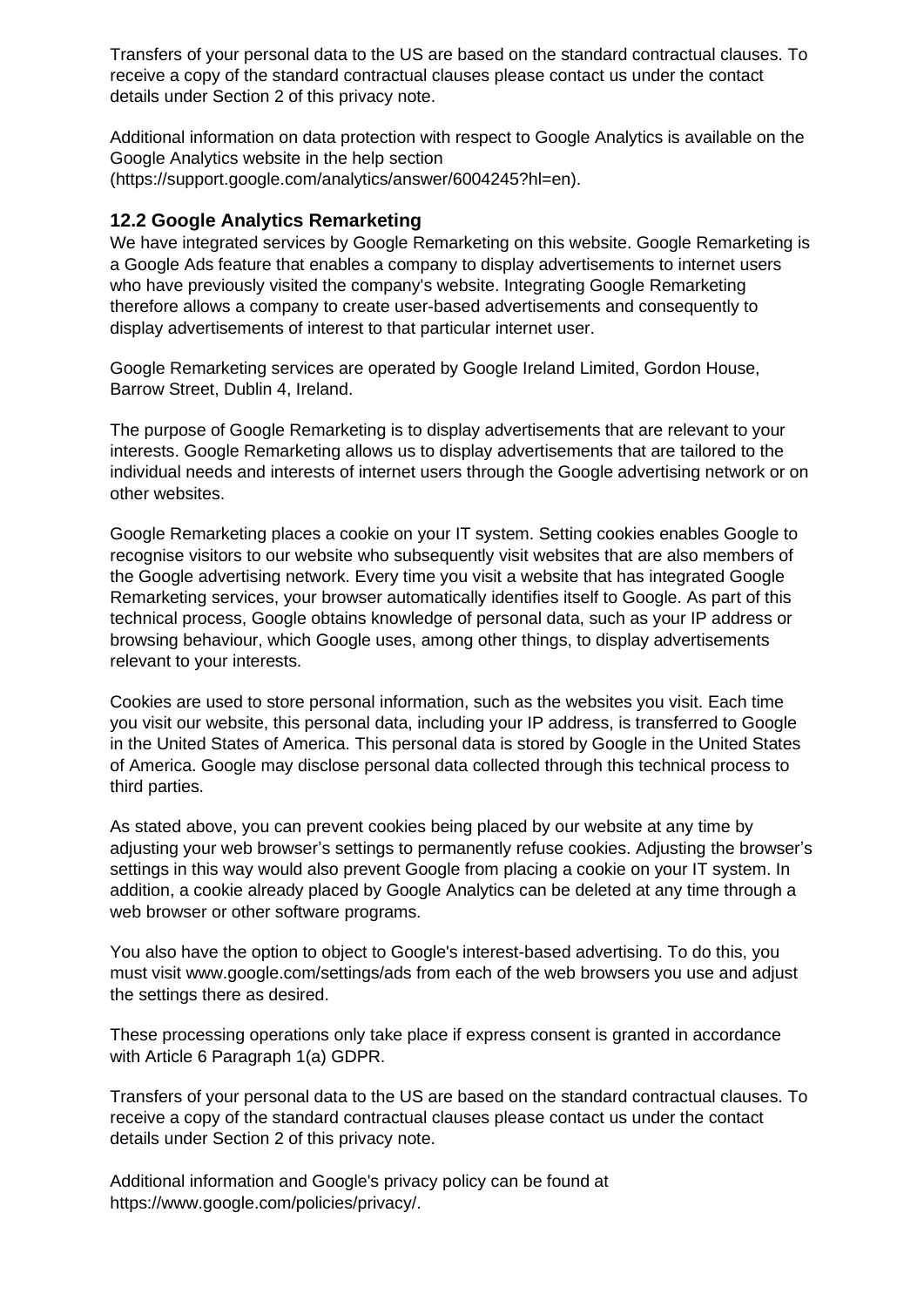## **12.3 HubSpot**

We have integrated services by HubSpot on this website.

HubSpot tracks visitors of our website using [browser cookies.](https://knowledge.hubspot.com/articles/kcs_article/reports/what-cookies-does-hubspot-set-in-a-visitor-s-browser) Every time you access our website, HubSpot will check for an existing HubSpot tracking cookie. If such cookie should not already be placed on your browser, a HubSpot cookie will – subject to your consent - be placed on your browser and will log every of our websites that you access moving forward.

There are a few things to be aware of in regard to how HubSpot handles tracking cookies:

- Your visit to our websites will be tracked via the HubSpot-Cookie only after you have granted consent to placement of the HubSpot-Cookie or all tracking cookies.
- Should you fill out and submit one of the forms on our websites (e.g. a contact form) and should you have granted consent to placement of the HubSpot-Cookie, HubSpot will associate your previous page views based on the tracking cookie with the form submitted by you.
- Should you already have been in contact with us, your email address submitted via the form will be associated with your information already stored by us.
- Should you delete all your cookies or specifically delete the HubSpot-cookies, you will be considered a new visitor to our websites and will be assigned a new cookie. However, HubSpot will automatically deduplicate form submissions coming from the same email address, even if different browser cookies were associated with the submissions.
- Since cookies are unique to a browser, if two people share a single computer, their submissions will be associated with the same contact record. This deduplication by [cookie](https://knowledge.hubspot.com/articles/kcs_article/contacts/how-does-hubspot-deduplicate-contacts) ensures that if a contact submits forms on your website using different email addresses, all submissions are associated with a single contact record in HubSpot.
- HubSpot will attribute page views to a contact if the contact clicks a link in a tracked marketing email which directs to a page with the [HubSpot tracking code](https://knowledge.hubspot.com/articles/kcs_article/reports/how-do-i-install-the-hubspot-tracking-code-on-my-website) installed.

These processing operations only take place if express consent is granted in accordance with Article 6 Paragraph 1(a) GDPR. Your data will be stored until withdrawal of your consent.

Transfers of your personal data to the US are based on the standard contractual clauses. To receive a copy of the standard contractual clauses please contact us under the contact details under Section 2 of this privacy note.

Additional information and HubSpot's privacy policy can be found under <https://legal.hubspot.com/privacy-policy>

## **13. Advertising**

## **13.1 Google Ads (formerly AdWords)**

Our website uses the functions of Google Ads, which we use to advertise this website in Google's search results as well as on third party websites. The provider is Google Ireland Limited, Gordon House, Barrow Street, Dublin 4, Ireland ("Google"). To this end, Google places a cookie on your device?s browser, which automatically uses a pseudonymous cookie ID and facilitates interest-based advertising on the basis of the websites you have visited.

These processing operations only take place if express consent is granted in accordance with Article 6 Paragraph 1(a) GDPR.

No further processing will take place unless you have consented to Google linking your internet and app browsing history to your Google account and using information from your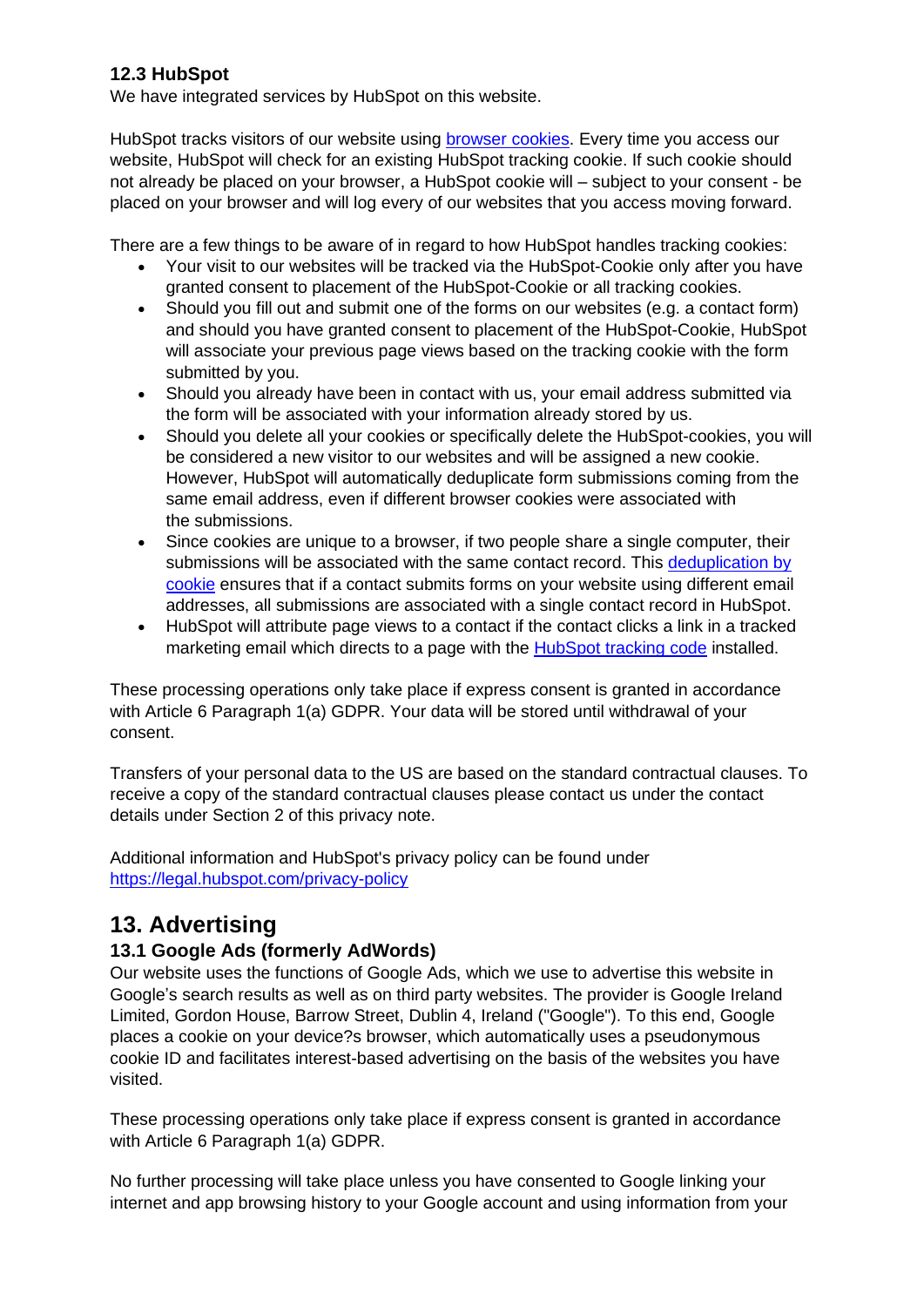Google account to personalise ads you view online. In this case, if you are logged in to Google during your visit to our website, Google will use your information in conjunction with Google Analytics data to create and define target audience lists for cross-device remarketing. Google will temporarily link your personal data with Google Analytics data in order to form target groups.

You can permanently disable the setting of cookies for ad preferences by downloading and installing the browser plug-in available from the following link: https://www.google.com/settings/ads/onweb/.

Alternatively, you can contact the Digital Advertising Alliance at www.aboutads.info to find out about the setting of cookies and configure your settings. Finally, you can adjust your browser?s settings in such a way that you are informed about the use of cookies and you only permit the acceptance of cookies on an individual basis or in certain cases; alternatively you may adjust these settings to generally block cookies. Not accepting cookies may limit the functionality of our website.

Transfers of your personal data to the US are based on the standard contractual clauses. To receive a copy of the standard contractual clauses please contact us under the contact details under Section 2 of this privacy note.

More information and the privacy policy regarding advertising and Google can be found here: https://www.google.com/policies/technologies/ads/.

#### **13.2 Google AdSense**

We have integrated Google AdSense on this website. Google AdSense is an online service that enables the placement of advertisements on third-party websites. Google AdSense is based on an algorithm that selects the advertisements displayed on third-party websites according to the content of the third-party site in question. Google AdSense facilitates the targeting of internet users on the basis of their interests, which is implemented by generating individual user profiles.

The Google AdSense component is operated by Google Ireland Limited, Gordon House, Barrow Street, Dublin 4, Ireland.

The purpose of the Google AdSense component is to display advertisements on our website. Google AdSense places a cookie on your IT system. The placement of this cookie enables Alphabet Inc. to analyse the usage of our website. Each time someone opens an individual page of this website, which is run by us and on which a Google AdSense component is integrated, the Google AdSense component in question will trigger the browser on your IT system to automatically send data to Alphabet Inc., 1600 Amphitheatre Pkwy, Mountain View, CA 94043-1351, USA, for online marketing purposes and to charge commission. As part of this technical process, Alphabet Inc. receives information about personal data, such as your IP address, which, among other things, enables Alphabet Inc. to track the origin of visitors and clicks, and subsequently charge commission.

You can prevent cookies being placed by our website at any time by adjusting your web browser's settings to permanently refuse cookies. Adjusting the browser's settings in this way would also prevent Alphabet Inc. from placing a cookie on your IT system. In addition, a cookie already placed by Alphabet Inc. can be deleted at any time through a web browser or other software programs.

Google AdSense also uses tracking bugs. A tracking bug is a miniature graphic embedded in websites to enable the recording of log files and analytics for subsequent statistical analysis. The embedded tracking bug allows Alphabet Inc. to determine if and when a website was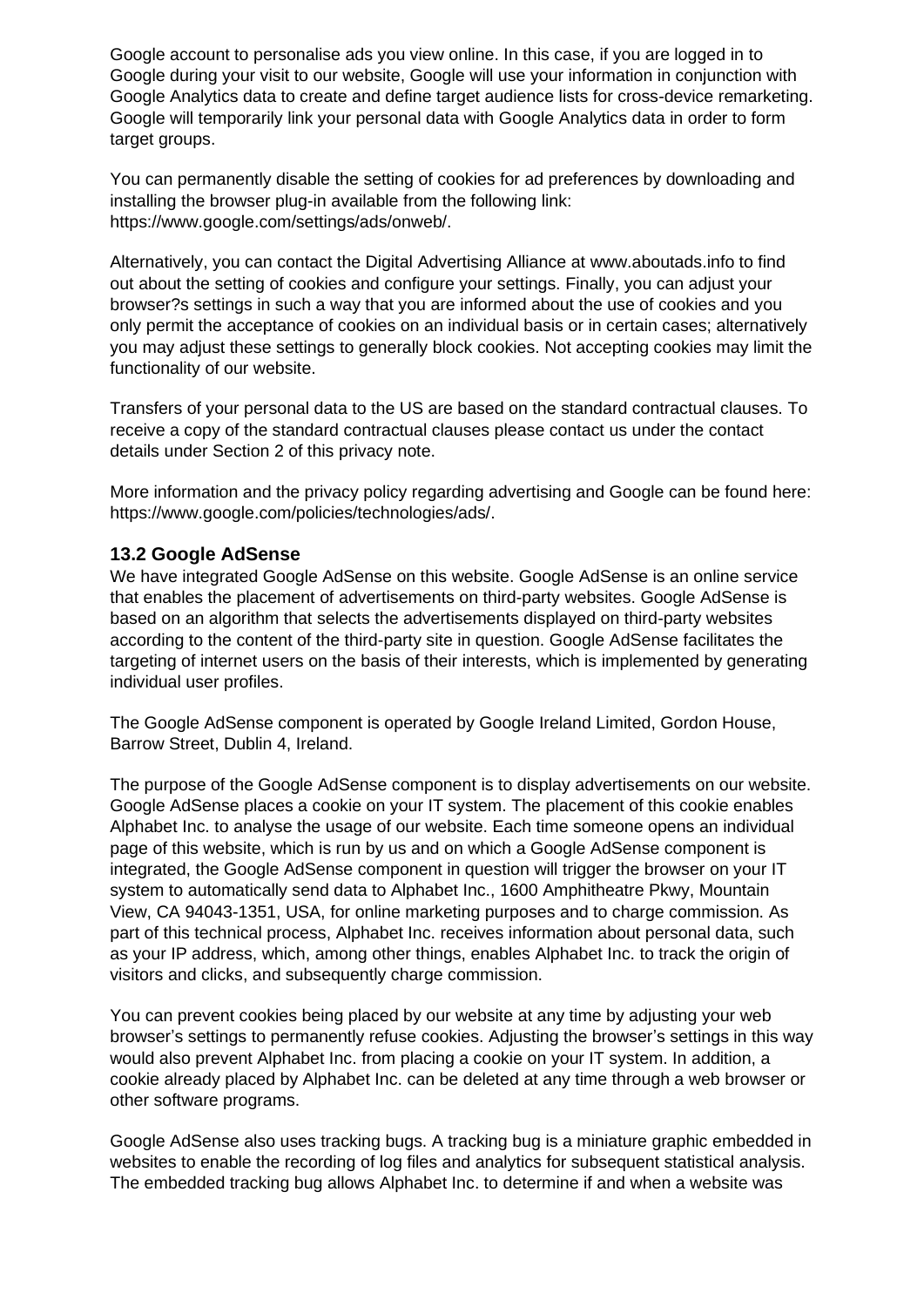opened by your IT system and what links you clicked. Among other things, tracking bugs help analyse the flow of visitors to a website.

Through Google AdSense, personal data and information, which also includes your IP address and is necessary for the collection and billing of advertisements displayed, is sent to Alphabet Inc. in the United States of America. This personal data is stored and processed in the United States of America. Alphabet Inc. may disclose personal data collected through this technical process to third parties.

These processing operations only take place if express consent is granted in accordance with Article 6 Paragraph 1(a) GDPR

Transfers of your personal data to the US are based on the standard contractual clauses. To receive a copy of the standard contractual clauses please contact us under the contact details under Section 2 of this privacy note.

Google AdSense is explained in more detail at https://www.google.de/adsense/start/.

#### **13.3 Google Ads with conversion tracking**

We have integrated Google Ads on this website. Google Ads is an internet advertising service that allows advertisers to run adverts in both Google and Google advertising network search engine results. Google Ads allows an advertiser to predefine keywords that will display an ad on Google's search engine results only when the search engine retrieves a keyword-related search result. On the Google Network, ads are distributed to relevant websites using an automated algorithm and according to predefined keywords.

Google Ads is operated by Google Ireland Limited, Gordon House, Barrow Street, Dublin 4, Ireland.

The purpose of Google Ads is to promote our website by displaying interest-based advertising on third-party websites and in the search engine results of Google's search engine and by displaying third-party ads on our website.

If you arrive on our website via a Google advert, what is known as a conversion cookie will be stored on your IT system by Google. A conversion cookie expires after 30 days and is not used to identify you. Provided the cookie has not expired, the conversion cookie is used to trace whether certain sub-pages, such as the shopping cart of an online shop system, were accessed on our website. The conversion cookie tells us and Google whether any revenues was generated by a user who arrived on our website via an Ads ad, i.e. if they completed or cancelled a purchase.

The data and information collected through the use of the conversion cookie is used by Google to provide visitor statistics for our website. We then use these visitor statistics to determine the total number of users who have been directed to us through Ads ads in order to determine the success or failure of each Ads ad and to optimise our Ads ads for the future. Neither our company nor any other Google Ads advertisers receive any information from Google that could identify you.

Conversion cookies are used to store personal information, such as the websites you visit. Each time someone visits our website, this personal data, including the IP address of the internet connection you are using, is sent to Google in the United States of America. This personal data is stored by Google in the United States of America. Google may disclose personal data collected through this technical process to third parties.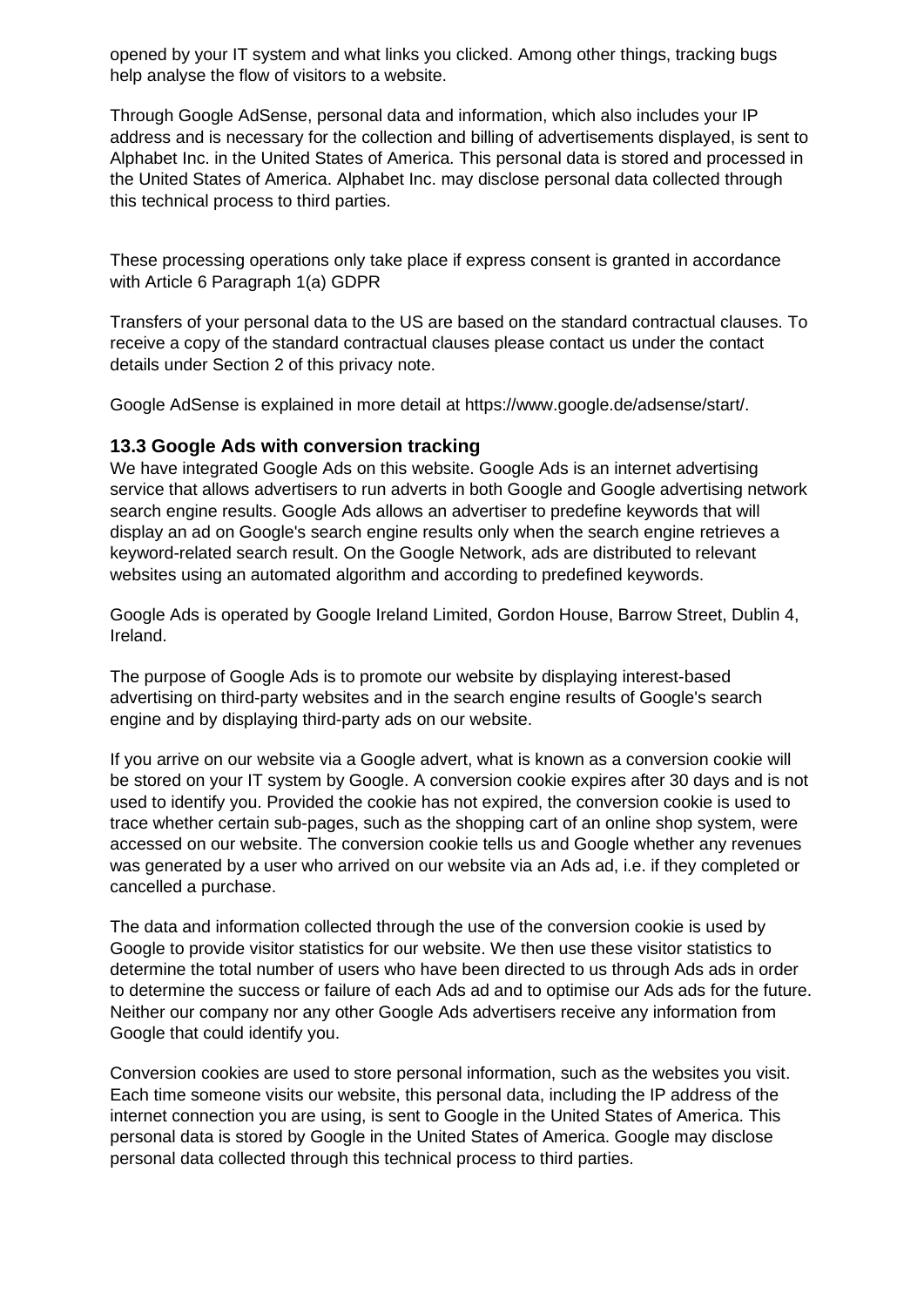You can prevent cookies being placed by our website at any time by adjusting your web browser's settings to permanently refuse cookies. Adjusting the browser's settings in this way would also prevent Google from placing a conversion cookie on your IT system. In addition, a cookie already placed by Google Ads can be deleted at any time through a web browser or other software programs.

You also have the option to object to Google's interest-based advertising. To do this, you must visit www.google.com/settings/ads from each of the web browsers you use and adjust the settings there as desired.

These processing operations only take place if express consent is granted in accordance with Art. 6 Paragraph 1(a) GDPR.

Transfers of your personal data to the US are based on the standard contractual clauses. To receive a copy of the standard contractual clauses please contact us under the contact details under Section 2 of this privacy note.

Additional information and Google's privacy policy can be found at https://www.google.com/policies/privacy/.

## **14. Plugins and other services**

## **14.1 Adobe Typekit**

We use Adobe Typekit for the visual design of our website. Typekit is a service provided by Adobe Systems Software Ireland Ltd. which gives us access to a font library. To incorporate the fonts we use, your browser must connect to an Adobe server in the US and download the font required for our website. This will tell Adobe that your IP address has been used to access our website. For more information about Adobe Typekit, please see the Adobe privacy policy at: www.adobe.com/privacy/typekit.html.

These processing operations only take place if express consent is granted in accordance with Article 6 Paragraph 1(a) GDPR.

## **14.2 Google Tag Manager**

This website uses Google Tag Manager, a cookie-free domain that does not collect personally identifiable information.

With this tool, "website tags" (i.e. keywords that are integrated into HTML elements) can be implemented and managed via an interface. By using the Google Tag Manager, we can automatically track which button, link or customised image you have actively clicked and then record which content on our website is of particular interest to you.

The tool also triggers other tags that may themselves collect data. Google Tag Manager does not access this data. If you have disabled it at the domain or cookie level, it will remain in place for all tracking tags implemented with Google Tag Manager.

These processing operations only take place if express consent is granted in accordance with Article 6 Paragraph 1(a) GDPR.

## **15. Your rights as a data subject**

## **15.1 Right to confirmation**

You have the right to request confirmation from us as to whether personal data relating to you will be processed.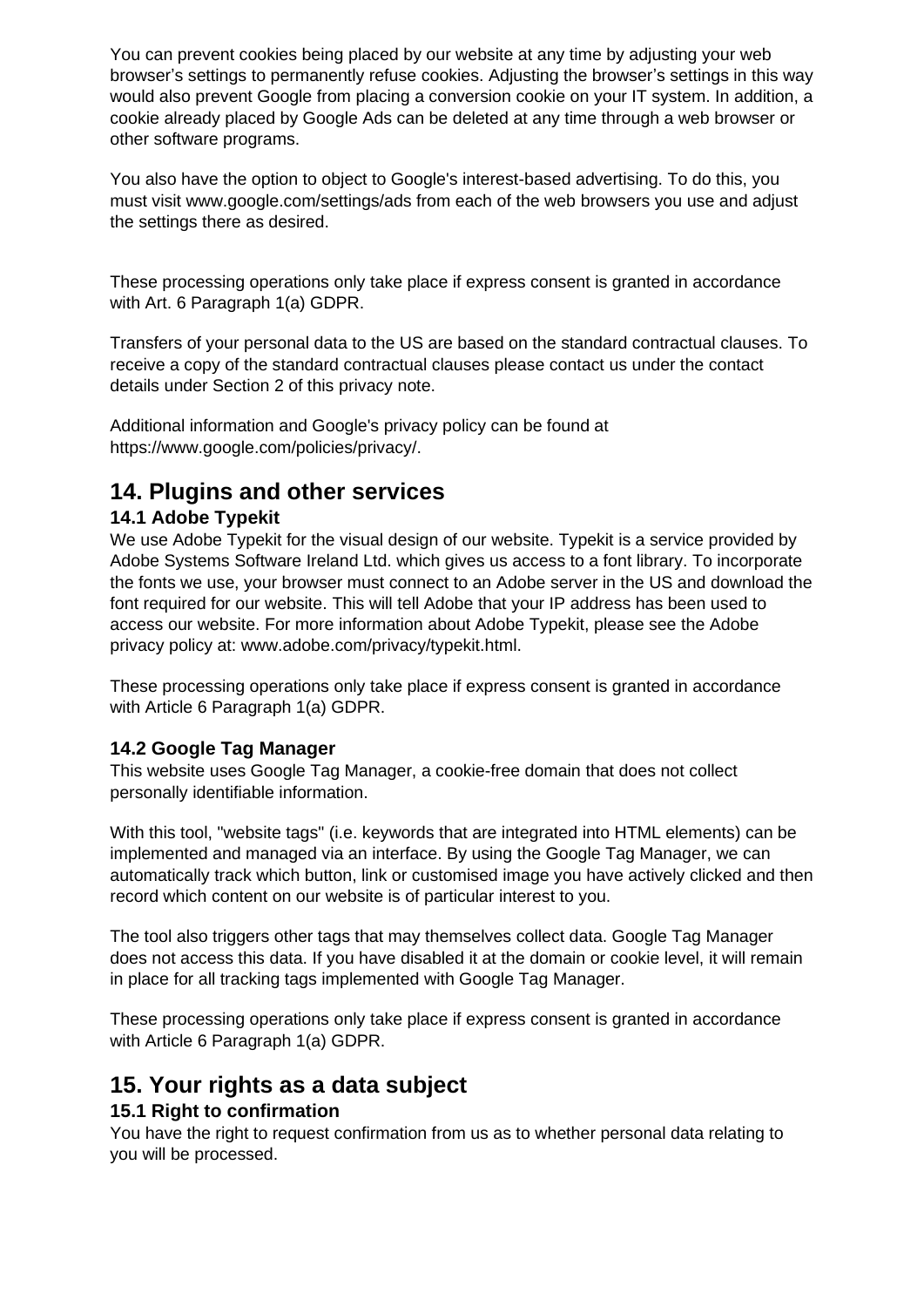## **15.2 Right to information (Article 15 GDPR)**

You have the right to obtain information about the personal data stored about you at any time, free of charge, as well as the right to access a copy of such data from us, in accordance with the statutory provisions.

## **15.3 Right to rectification (Article 16 GDPR)**

You have the right to request the immediate rectification of incorrect personal data relating to yourself. Furthermore, the data subject has the right to request the completion of incomplete personal data, taking into account the purposes of the processing.

## **15.4 Erasure (Article 17 GDPR)**

You have the right to demand that we erase the personal data relating to you be deleted without delay, provided that one of the reasons provided by law applies and if processing or further storage is not required.

## **15.5 Restriction to processing (Article 18 GDPR)**

You have the right to request that we restrict the processing of your data if one of the legal requirements is met.

## **15.6 Data transferability (Article 20 GDPR)**

You have the right obtain personal data relating to you that you provided us in a structured, commonly used and machine-readable format. You also have the right to transfer this data to another controller without hindrance by us, to whom the personal data was provided, provided that the processing is based on the consent pursuant to Article 6 Paragraph 1(a) GDPR or Article 9 Paragraph 2(a) GDPR or on a contract pursuant to Article 6 Paragraph 1(b) GDPR, and the data are processed using automated procedures, unless processing is necessary to complete a task, is in the public interest or is carried out in the exercise of an official authority assigned to us.

Furthermore, when exercising your right to data transferability pursuant to Article 20 Paragraph 1 GDPR, you have the right to have personal data transferred directly from one controller to another, provided this is technically feasible and does not impede the rights and freedoms of other persons.

## **15.7 Objection (Article 21 GDPR)**

**You have the right to lodge an objection to the processing of personal data relating to you for reasons relating to your particular situation where this is done on the basis of Article 6 Paragraph 1(e) (data processing in the public interest) or (f) (data processing on the basis of the weighing of legitimate interests) GDPR.**

**This also applies to profiling based on these provisions pursuant to Article 4 Number 4 GDPR.**

**Should you lodge an objection, we will no longer process your personal data unless we can demonstrate compelling and legitimate reasons for such processing that outweigh your interests, rights and freedoms, or where processing serves the assertion, exercise or defence of legal claims.**

**In individual cases, we process your personal data for direct marketing purposes. You have the right to object at any time to the processing of personal data for the purpose of such advertising. This also applies to profiling where this is connected to this kind of direct marketing. Should you object to the processing of your data for direct marketing purposes, we will no longer process your personal data for this purpose.**